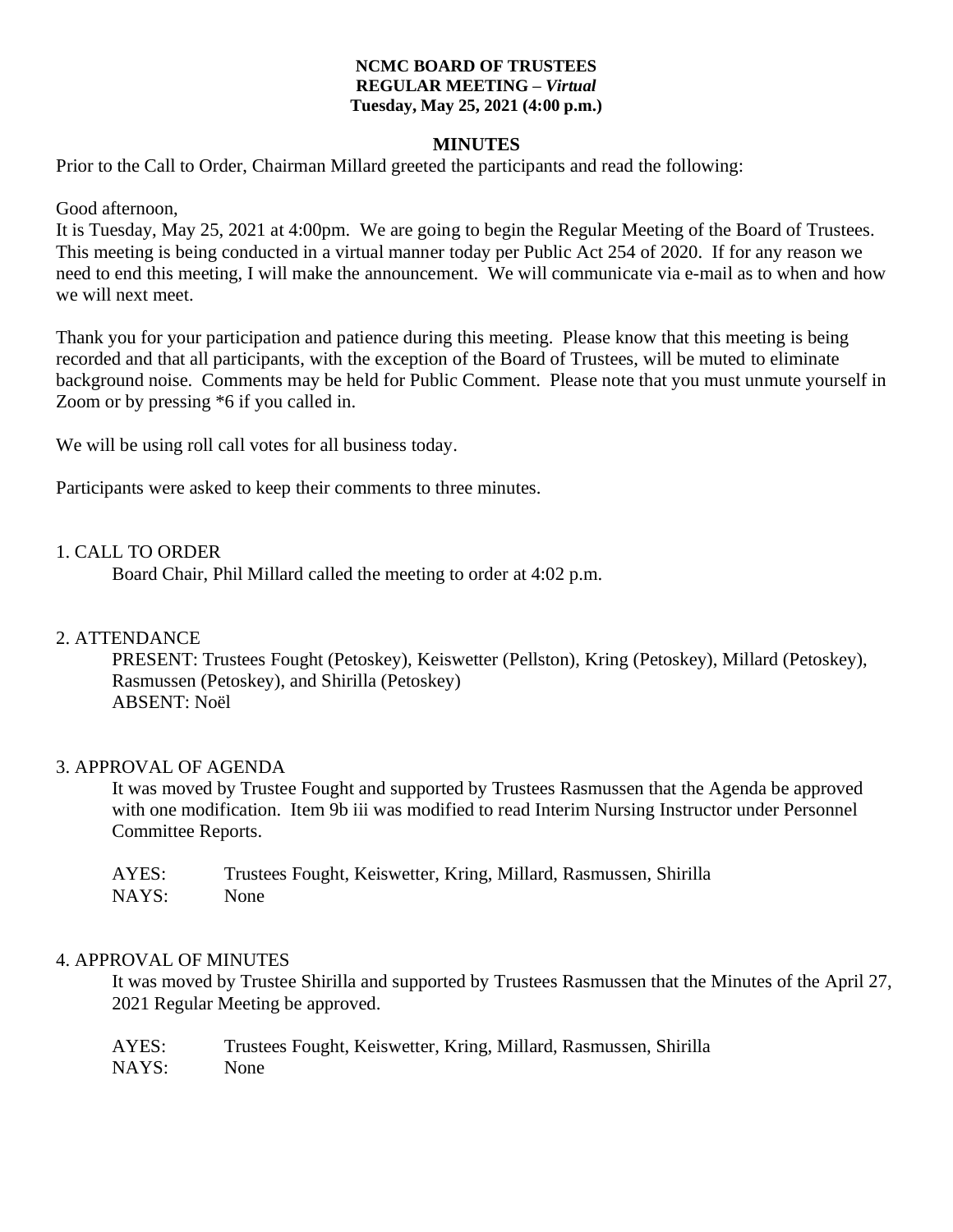# 5. COMMUNICATIONS

President Finley shared the following communications:

a. Nursing #1 Ranking Celebration Video Link & Feedback

On Wednesday, April 28, 2021, Jennifer Woods, Vice President of Patient Care Services, and Chief Nursing Officer at McLaren Northern Michigan wrote:

## *RE: Nursing #1 Ranking Celebration video link*

## *Dr. Finley,*

*I was out for surgery when you initially sent this and I didn't have the opportunity to respond at the time. That said, and even though my response is delayed, I still wanted to tell you congratulations. Watching your video put me in tears. You should be so proud! Your passion is palpable and your accomplishments are many. Congratulations to you, your faculty and your students. I feel very blessed to have such a wonderful program and partnership right here in our community! Thank you for all you do to support your students and their success.*

b. North Central & WLAC Signing Event (May 4, 2021)

On Monday, May 3, 2021, Kevin Hodge from 9&10 News wrote:

*North Central Michigan College is joining forces with the Walloon Lake Association and Conservancy to monitor the local environment.*

The two will pool their resources to create community interest and bring in students who will *learn and help with local conservation efforts. There are 50 nature preserves that need to be looked after and it's an opportunity for students to get firsthand experience. Together, they'll monitor water quality and maintain local watersheds.*

Link to article can be found here: [https://www.9and10news.com/2021/05/03/north-central-michigan](https://www.9and10news.com/2021/05/03/north-central-michigan-college-and-walloon-lake-association-partner-for-conservation/)[college-and-walloon-lake-association-partner-for-conservation/](https://www.9and10news.com/2021/05/03/north-central-michigan-college-and-walloon-lake-association-partner-for-conservation/)

c. Timberwolf Officially Adopted as Mascot

On Tuesday, April 27, 2021, North Central formally adopted the Timberwolf as the new mascot.

For the first time in its 60-plus year history, North Central Michigan College has an official mascot, and it's the Timberwolf! As wolves embody many of the characteristics of our learners, as well as those to which they aspire, the Timberwolf was the resounding preference of students surveyed. They are known for intelligence, resilience, drive, focus, and teamwork. Much like our campus community, wolves are known for working together so that the whole pack succeeds. This selection is also a nod to the many forests in the region, which served as habitat for wolves prior to the logging era and still does for our students from the Upper Peninsula. In short, the Timberwolf captures the spirit of North Central.

A mascot costume reveal is planned for this summer. We promise that the public's introduction to the North Central Timberwolf will be interactive and lots of fun. Go Timberwolves!!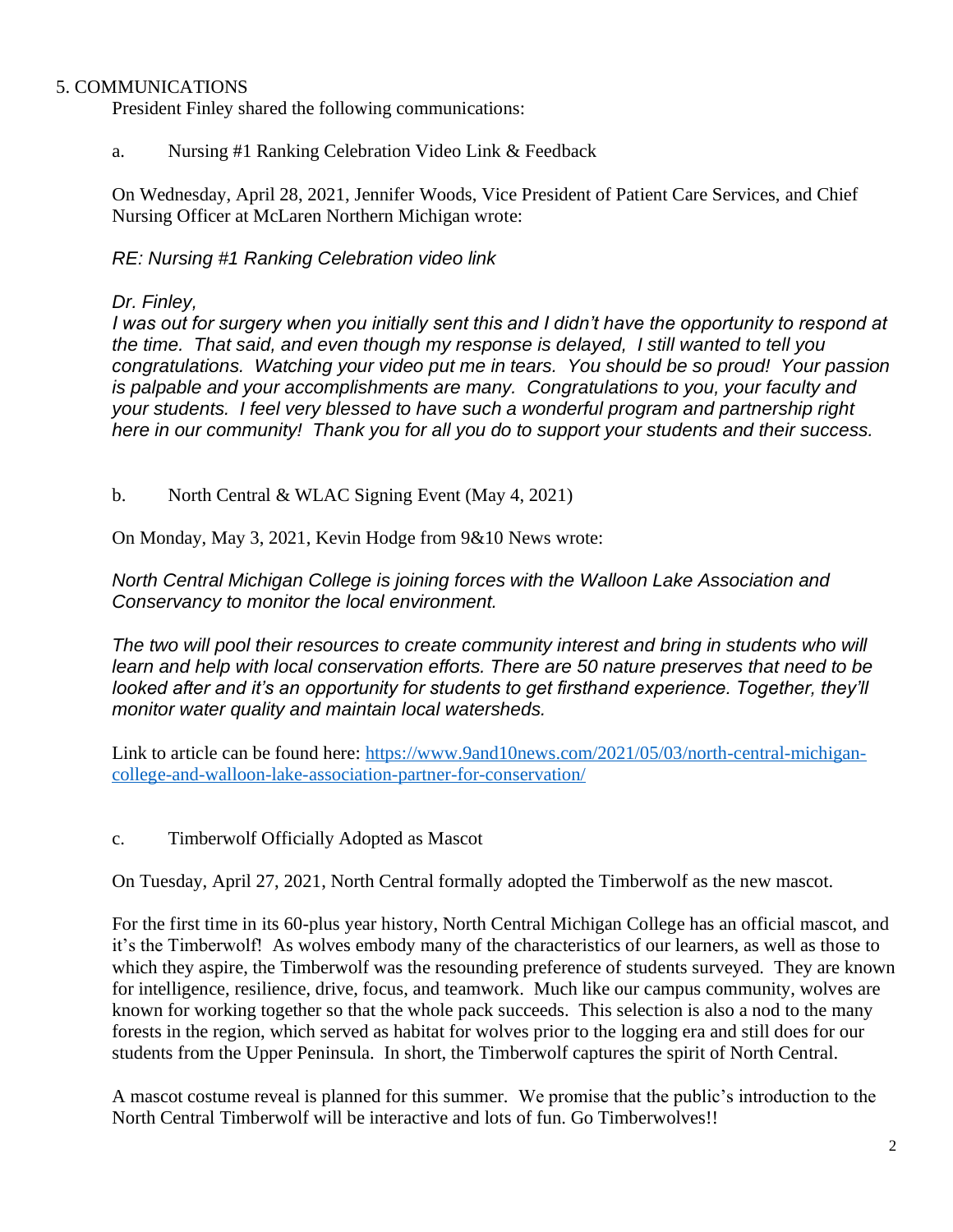# d. Drive-In Commencement

On Friday May 7<sup>th</sup> and Saturday, May 8<sup>th</sup>, 2021, North Central Michigan College held Nurse Pinning and Commencement in a "Drive-In" fashion. Members of the Board of Trustees, Faculty, Staff, Students and their families gathered to celebrate the class of 2021, our first pack of Timberwolves!

Both events were a great success, and we were all very thankful the weather cooperated. These event were full of energy and NCMC pride! Thank you to all who worked hard to make each ceremony special for our students and their families.

On Monday, May 10<sup>th</sup>, 2021 the Petoskey News Review shared 28 images with captions from both ceremonies. Images can be found here:

[https://www.petoskeynews.com/picture-gallery/news/education/2021/05/10/north-central-michigan](https://www.petoskeynews.com/picture-gallery/news/education/2021/05/10/north-central-michigan-college-2021-commencement/5024186001/)[college-2021-commencement/5024186001/](https://www.petoskeynews.com/picture-gallery/news/education/2021/05/10/north-central-michigan-college-2021-commencement/5024186001/) 

[https://www.petoskeynews.com/picture-gallery/news/education/2021/05/10/north-central-michigan](https://www.petoskeynews.com/picture-gallery/news/education/2021/05/10/north-central-michigan-college-2021-nurse-pinning/5025311001/)[college-2021-nurse-pinning/5025311001/](https://www.petoskeynews.com/picture-gallery/news/education/2021/05/10/north-central-michigan-college-2021-nurse-pinning/5025311001/)

A link to the Graduation video is currently being edited to include closed captioning. It will be shared out later this month.

e. Graduation appreciation--Alumna Jamie McWatters

On Thursday, April 29<sup>th</sup>, 2021, Alumna Jamie McWatters send the following communication re: Graduation appreciation:

# *Dr. Finley,*

*Good afternoon! I hope that this email finds you well and embracing another outstanding academic year.*

*I wanted to reach out to you and the North Central Michigan College family and share my heartfelt appreciation for all of the support, community-based engagement and phenomenal education that I received during my time at North Central Michigan College. With hard work and the earned success of the well-presented classes, dedicated professors and the advisors here at North Central Michigan College, I proudly applied to Lake Superior State University, to earn my bachelor's degree in Early Childhood Education. It's is with the roots of my community that I was able to flourish within my education.*

*It is with great pride that I share with you my well-earned success as I am graduating this Saturday, May 1st. with honors , and was chosen by the faculty in the School of Education as the Outstanding Early Childhood Graduate of 2021! I'm a very proud Laker, but I take pride in being a former NCMC Timberwolf, as newly stated, as I won't be where I am today without NCMC!*

*I again, extend the upmost appreciation, respect, thanks and gratitude to you and all of those at NCMC, past and present that have been there with me along the way.*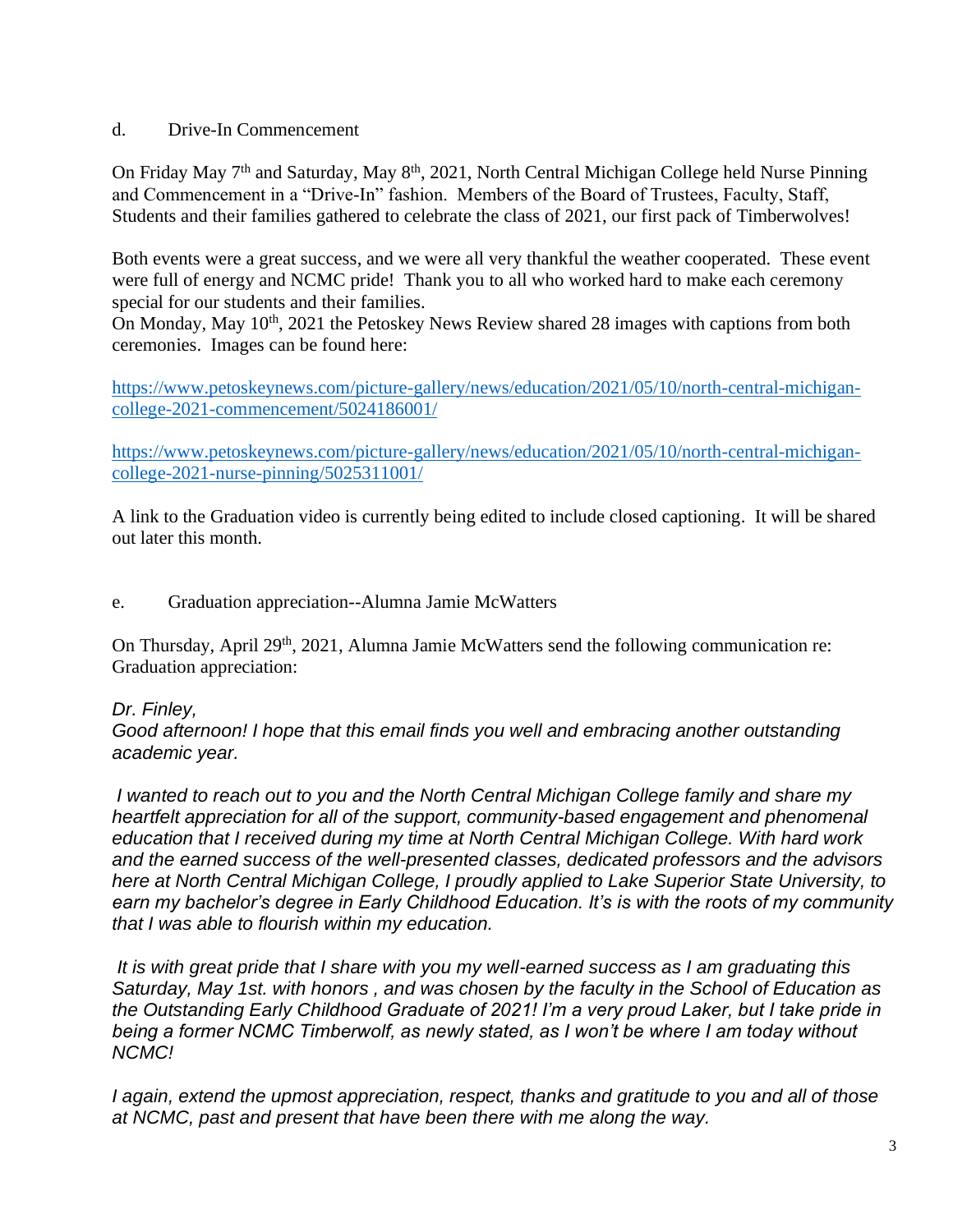*Thank you, Jamie McWatters*

 6. SCHEDULED PUBLIC COMMENT None.

# 7. FINANCIAL REPORT

Dr. Tom Zeidel, Vice President for Finance & Facilities was asked by Trustee Fought to provide a financial report for April 2021. Tom certified that the financials from April 2021 are within the adopted tentative budget for 2020-21.

It was moved by Trustee Fought and supported by Trustee Rasmussen that the financial report and statement of bills be accepted as submitted.

AYES: Trustees Fought, Keiswetter, Kring, Millard, Rasmussen, Shirilla NAYS: None

## 8. PRESIDENTS REPORTS

President Finley provided updates on the following items:

a. HLC Online Program Approval

On Friday, May 7<sup>th</sup>, 2021, North Central Michigan College received formal notification from the Higher Learning Commission that the institution's request to offer distance education courses and programs was approved.

Within the next 30 days, HLC will also publish information about this action on its website at [https://www.hlcommission.org/Student-Resources/recent-actions.html.](https://www.hlcommission.org/Student-Resources/recent-actions.html)

This approval truly enables us to better meet North Central's mission of providing "exceptional, accessible, and relevant higher education of, and for, the community."

A special thanks to Jenny Maginnis, Chet Jessick, Melanie Leaver, Pete Olson, and many others across campus for their leadership and support in making this important step happen!

b. Real Talk DEI Initiative

In the interest of improving students experience at North Central Michigan College by enhancing how Faculty and Staff connect and engage with students, these two groups have been formally invited to participate more directly in the Real Talk DEI initiative, led by Dr. Paul Hernandez.

To kick things off, Paul will be on campus the week of May 24<sup>th</sup> and again the week of August 9<sup>th</sup>.

The College previewed this initiative before the pandemic, and are now re-invigorating for start-up across both student services and the instructional areas this summer, and on into the next few years.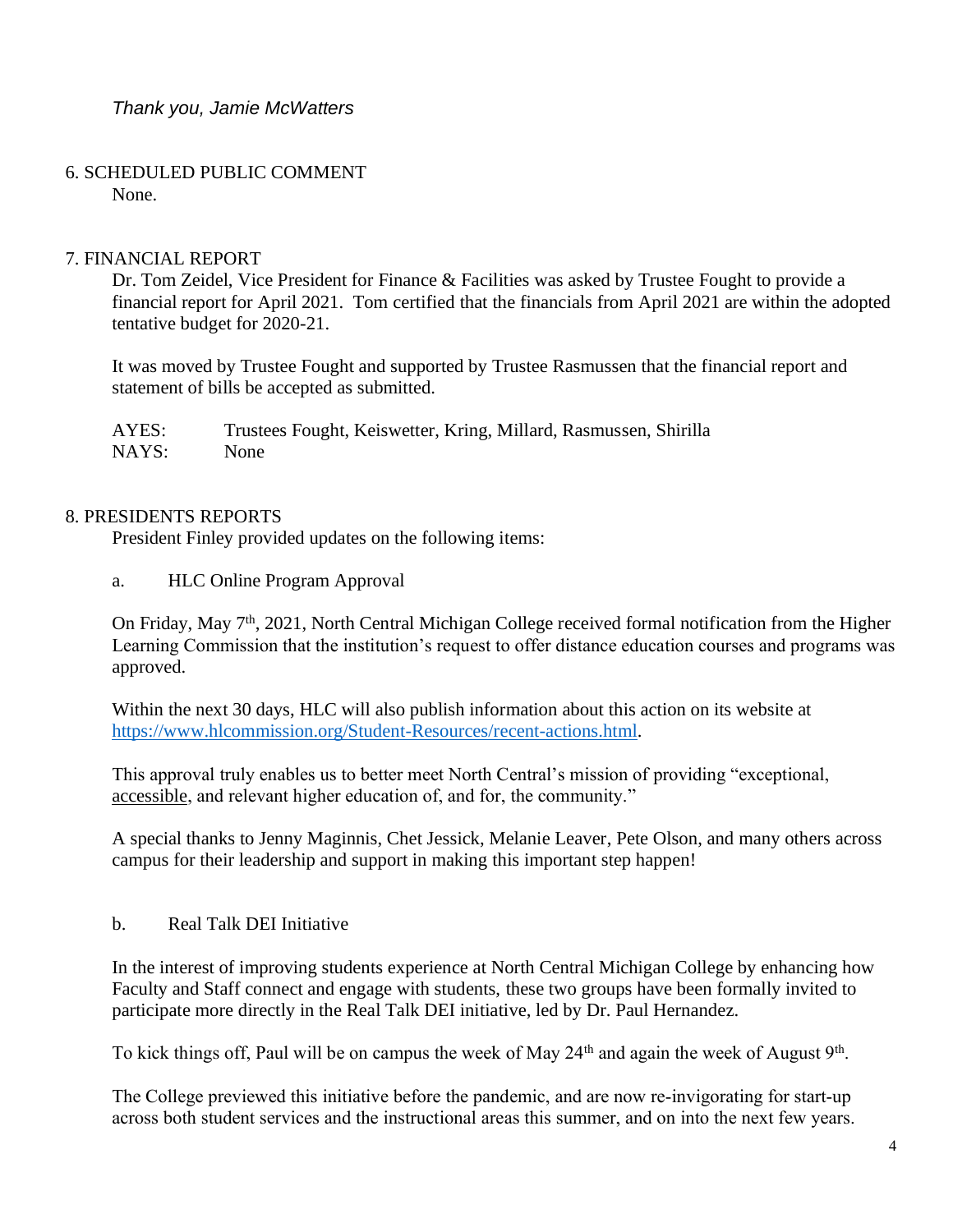For a quick refresher, here's Paul's TEDx talk in Traverse City a few years ago: <https://www.youtube.com/watch?v=IH9AruhN4X4>

c. Seedling Sale Success

Monday, May 3<sup>rd</sup>, 2021 was the kickoff to a Spring Seedling Sale that was held in the HESC Building. The sale consisted of tomatoes, peppers, eggplants and basil, which were all grown here inside NCMC's greenhouse.

Proceeds benefited the NCMC Campus Cupboard student food pantry. What's more… the NCMC Liberal Arts Division matched the amount, increasing the total donation to an amazing \$890!

A special thank you to all who made this Seedling Sale a success. What a wonderful gesture to donate the proceeds to NCMC's Campus Cupboard. Thank you.

# 9. COMMITTEE REPORTS

a. Finance and Facilities Committee

The Finance & Facilities Committee met on Tuesday, May 18, 2021 to conduct business.

Tentative Budget 2021-22

Trustee Fought motioned and Trustee Keiswetter supported that BE IT RESOLVED that the Board adopt a tentative General Fund Operating Budget in the aggregate amount of \$15,994,100 for the school / fiscal year 2021 – 2022. To cover the budget, BE IT RESOLVED that the Board levy the maximum ongoing charter millage calculated at 1.0669 mills of ad valorem property taxes. In addition, BE IT FURTHER RESOLVED that the Board levy the voted operating millage of 0.9583 mills. This voted operating millage was approved by the voters of Emmet County during November, 2016 for a period of ten years.

AYES: Trustees Fought, Keiswetter, Kring, Millard, Rasmussen, Shirilla NAYS: None

c. Personnel Committee

Trustee Shirilla shared that the Personnel Committee met on Friday, May 7, 2021 and again on Monday, May 24, 2021 to conduct business and discuss three recommendations to hire.

# VPAA

Following the announcement of Provost Peter D. Olson's retirement from the College, effective June 30, the Vice President of Academic Affairs position was posted.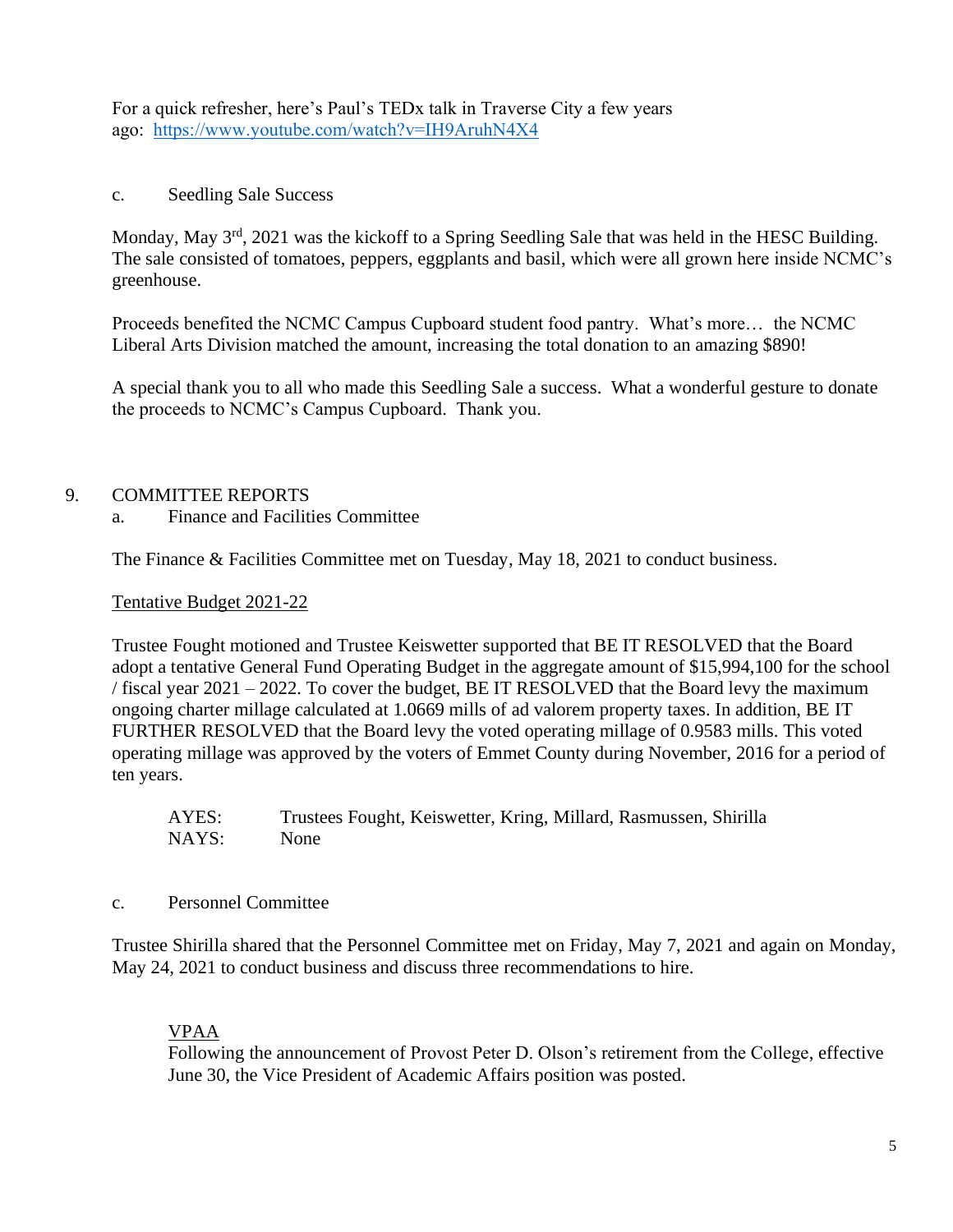A selection committee of ten worked with Angela Provart of the Pauly Group, Inc. to narrow over twenty candidates down to 9. After one withdrew, the 8 semifinalists were interviewed via Zoom and further narrowed to a field of four (4) finalists, who were then invited to visit campus for in-person interviews.

During each candidate's day long interview, the candidates presented on the topic of "Higher Education post-Pandemic" to the greater college community, met with the NCMC Deans and Directors in Academic Affairs, the President's Cabinet, and interviewed with the President. The selection committee unanimously agreed that Dr. Stephen Strom would be an excellent choice for the position.

It was moved by Trustee Shirilla and supported by Trustee Kring that the College hire Dr. Stephen Strom as the Vice President of Academic Affairs, at a starting salary of \$117,300 year prorated to his start date, to begin on July 26, 2021 (or sooner). Inclusive of this offer is up to \$7,500 relocation reimbursement allowance.

AYES: Trustees Fought, Keiswetter, Kring, Millard, Rasmussen, Shirilla NAYS: None

# INSTRUCTOR OF CHEMISTRY

A committee consisting of seven individuals reviewed fifteen strong applications for the fulltime Instructor of Chemistry position. Five candidates were virtually interviewed. Two of the five were invited to campus for further interviews and a teaching/lab demonstration. The committee unanimously recommended Mr. Nicholas Garza for this position.

Mr. Garza grew up in Bloomfield Hills, Michigan and is a graduate of Oakland University with two bachelor's degrees: one in Chemistry, and one in Spanish. He continued his studies at the University of Michigan, completing his Master of Science degree in Chemistry in April of 2021, with an additional credential in Learning Experience Design (especially useful as we continue to expand our distance education curriculum). He began his teaching career at Oakland University as a teaching assistant both in the Honors program and in the Chemistry department. (Mr. Garza spoke especially convincingly regarding his teaching in small-group situations). He has also taught regular general chemistry sections of larger lecture classes at Oakland University, and the University of Michigan, as well as offering a course in scientific writing.

It was moved by Trustee Shirilla and supported by Trustee Kring that the Board hire Mr. Garza at a salary of \$58,335.00 (Master's Step 1), effective on his start date, August 30, 2021. Inclusive of this offer is up to \$1,000 relocation reimbursement allowance.

AYES: Trustees Fought, Keiswetter, Kring, Millard, Rasmussen, Shirilla NAYS: None

## INTERIM NURSING FACULTY

The goal of the Interim Nursing Instructor position (Peds/OB, Simulation & Nursing Lab) is to provide education to students with increasing simulation opportunities and to build the simulation library to have a full complement of educational opportunities. Over the past year, the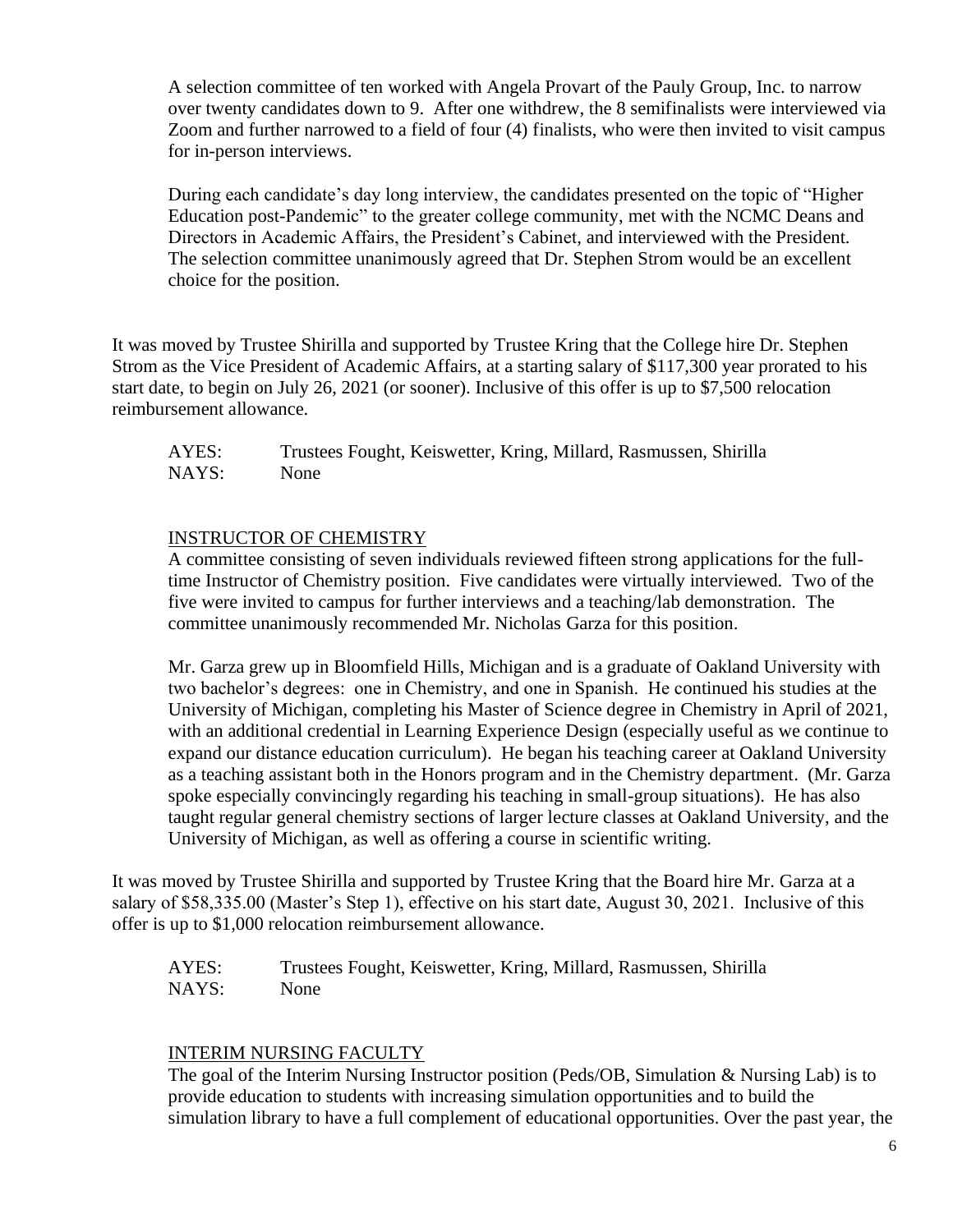increased use of the simulation units has shown the value and equal opportunity for students able to experience clinical situations in the safety of a controlled environment. The College would like to continue to embed simulation content into each nursing class offered. As the NCMC Nursing Program looks to the future, the College hopes to adjust curriculum to include physical assessment/simulation as its own course within the program to better support the students' skills.

Holly Allen, MSN, RN is a graduate of NCMC Nursing Program 2012. She then attended Ferris State University and completed her BSN Degree in 2015 and her MSN in 2019. She has a wealth of experience in a variety of clinical settings. She continues to be a team leader on the Cardiovascular unit at McLaren. She has done several stints in her role as a travel nurse in Marquette and Middletown, CT. She has been a preceptor for new staff in CVU. She has performed as the nurse educator in the unit as well. In her role as a nurse educator, she was an instructor for EKG classes, Code Blue education, Cardiac care classes, ACLS instructor. She has long term care experience at Bortz and as a private duty nurse.

In her role at NCMC, Holly has been actively involved in the simulation lab working closely with our interim clinical simulation coordinator this past year. Holly was highly recommended to advance the use of the simulation lab and ultimately foster student success.

It was moved by Trustee Shirilla and supported by Trustee Keiswetter that the Board hire Holly Allen, MSN, RN as the Interim Nursing Instructor, be assigned Interim Nursing Instructor (Peds/OB, Simulation & Nursing Lab) for the Fall semester 2021 at \$31,547.50 and full-time benefits (Master's 3 level per section 61 of faculty CBA and applied to Appendix A/2), prorated to her start date. This semester agreement may be extended to a second semester with notification to the faculty association. If extended, the same compensation and benefits would apply for subsequent Winter semester 2022.

AYES: Trustees Fought, Keiswetter, Kring, Millard, Rasmussen, Shirilla NAYS: None

c. Foundation Committee

Trustee Rasmussen shared that the Foundation Board met most recently on May 3, 2021 to conduct its annual meeting. At that meeting, the foundation voted to recommend approval of one new board member, as well as term renewals for three members, to the Board of Trustees.

# FOUNDATION BOARD RECOMMENDATION

The Foundation Board of Directors requires board membership be approved by the Board of Trustees. The Foundation Board is seeking approval of membership for the following new Foundation Board member:

• Dan CasaSanta

It was moved by Trustee Rasmussen and supported by Trustee Fought that the Board approve appointment of Dan CasaSanta to a three-year term of the Foundation Board, effective immediately.

AYES: Trustees Fought, Keiswetter, Kring, Millard, Rasmussen, Shirilla NAYS: None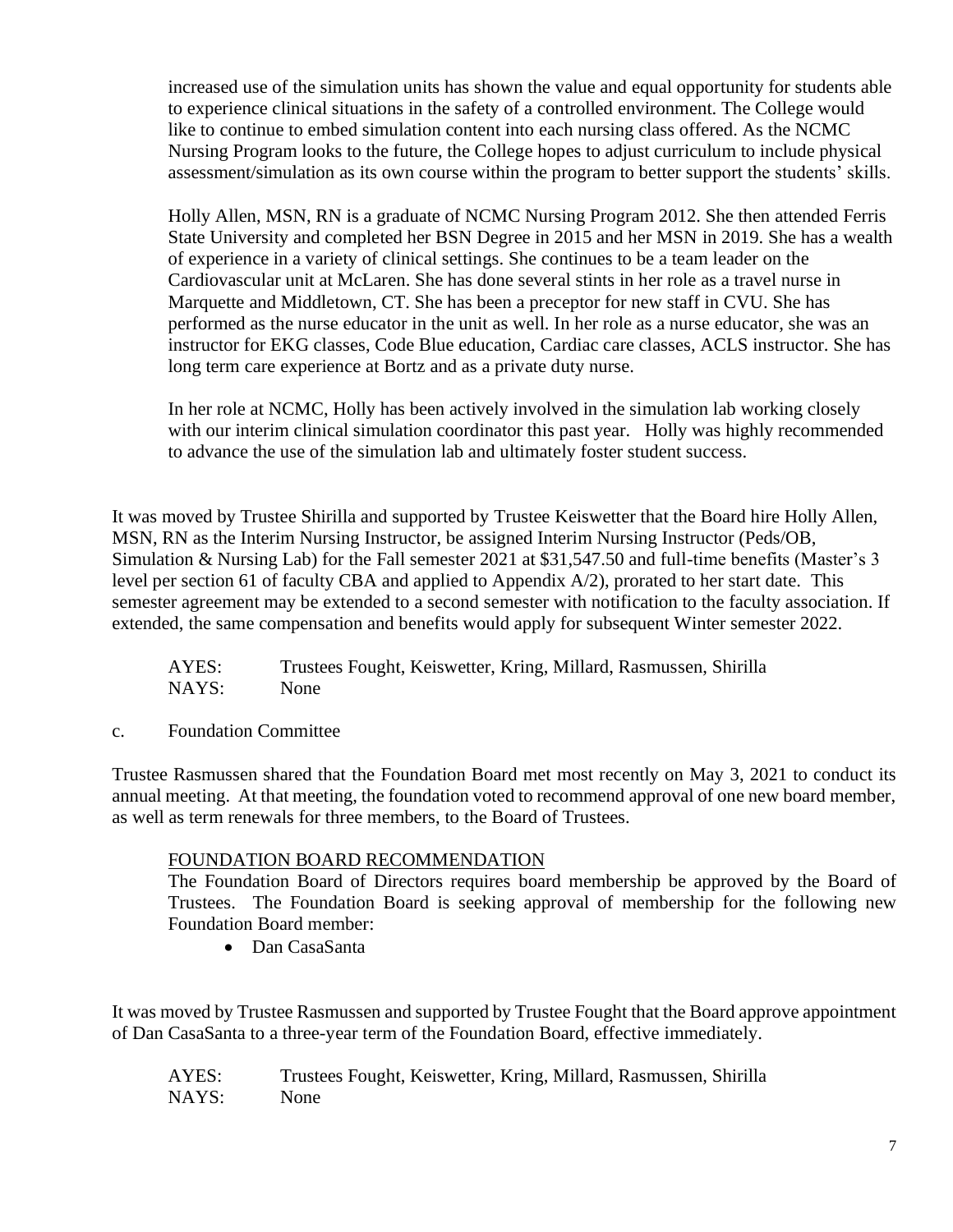## TERM RENEWALS

The Foundation Board of Directors requires Term Renewals be approved by the Board of Trustees. Foundation Board Terms are a three-year commitment. The Foundation Board is seeking approval of Term Renewals for the following three Foundation Board members:

- Chris Morley
- Max Bunker
- Stan Smith

It was moved by Trustee Rasmussen and supported by Trustee Keiswetter that the Board approve reappointment of Chris Morley, Max Bunker, and Stan Smith, to a three-year term of the Foundation Board, effective July 1, 2021.

| AYES: | Trustees Fought, Keiswetter, Kring, Millard, Rasmussen, Shirilla |
|-------|------------------------------------------------------------------|
| NAYS: | None                                                             |

## 10. STUDENT SUCCESS

a. Student Services Student Worker – "Big Plans"

President Finley shared that we were blessed to have three wonderful students staff the front desk this year, Kenzie Haas, Taylyn Peel, and Courtney Christopher.

The students were not present to speak to their "Big Plans" due to a miscommunication, but will be invited back for the June board meeting.

## 11. OLD BUSINESS None.

12. NEW BUSINESS None.

# 13. UNSCHEDULED PUBLIC COMMENT

Chet Jessick, Professor, and President of the Association of Faculty and Professional Staff, shared "kudos" on all who contributed to making the CAR-mencement a success and commented "amazing job pack members!"

Chairman Millard seconded his sentiment and shared that it was exciting to see not just the graduate, but their families that joined them in the celebration. It was unlike any other Commencement Ceremony at North Central.

# 14. ADJOURNMENT